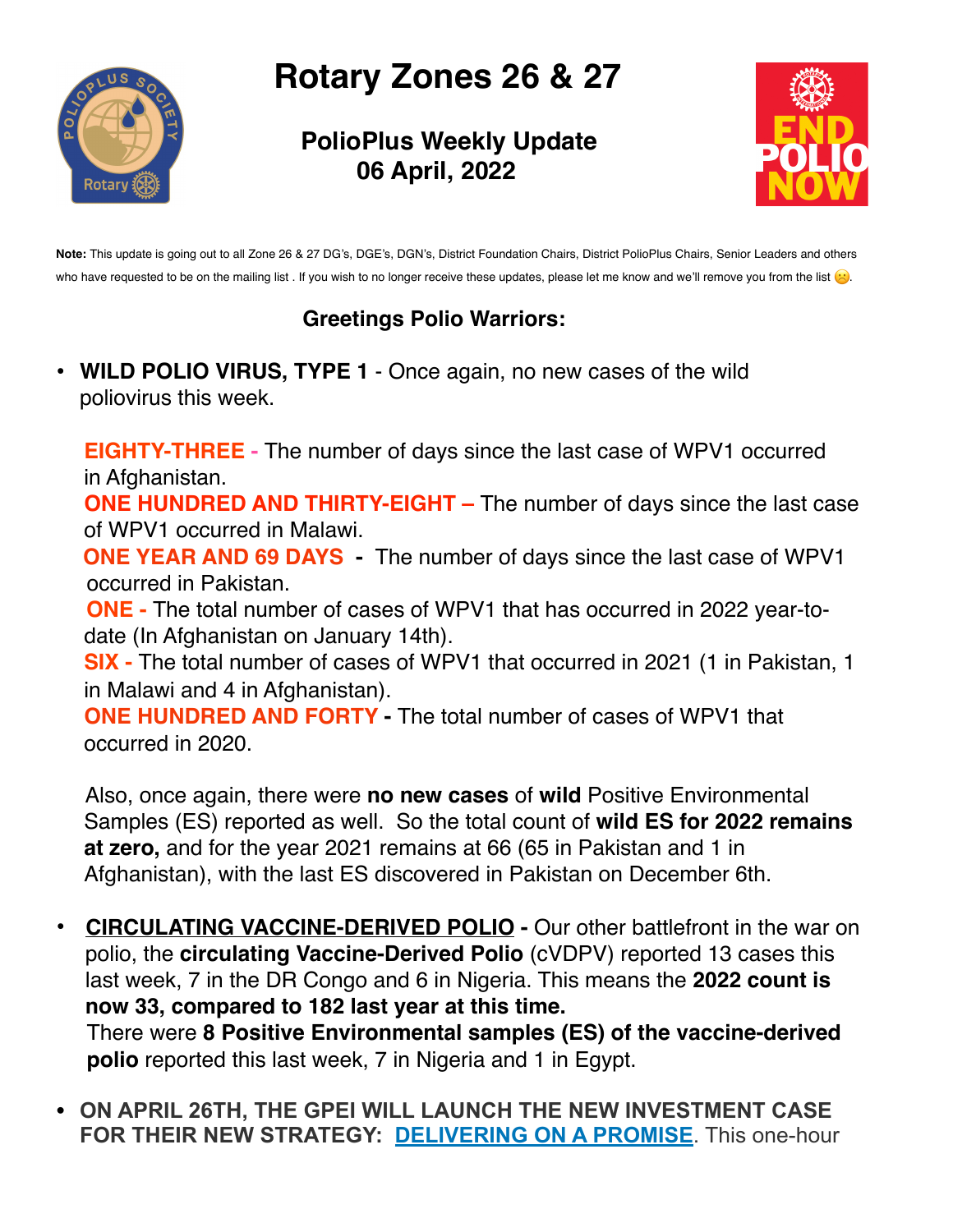virtual event, "Investing in the Promise of a Polio-free World", will feature live remarks from WHO Director-General Dr Tedros Adhanom Ghebreyesus and UNICEF Executive Director Catherine Russell, as well as the stories of health workers and Ministers of Health working with the polio program around the world. If you care about eliminating polio, as I'm sure you all do, you'll want to attend this Zoom meeting. **[REGISTER HERE](https://us06web.zoom.us/webinar/register/WN_IHRnpdjzQHCB464h9XHDSA)** to learn more about the financial and political support needed to end polio for good.

#### **• [IF YOU LIKE DETAIL, THE GPEI HAS RELEASED AN](https://polioeradication.org/wp-content/uploads/2022/04/GPEI-OBR-SOP-20220330-V4-1.pdf) [UPDATED DRAFT](https://polioeradication.org/wp-content/uploads/2022/04/GPEI-OBR-SOP-20220330-V4-1.pdf)  [VERSION OF THE STANDARD OPERATING PROCEDURES \(SOP's\)](https://polioeradication.org/wp-content/uploads/2022/04/GPEI-OBR-SOP-20220330-V4-1.pdf)** to

offer guidance to any country that detects any type of poliovirus outbreak or event, to respond in a timely and effective manner. This version of the SOPs builds on the prior versions developed since 2015 and takes into account the key developments, lessons learned and the availability of new tools since the publishing of the last version in March 2020. In my career as a pilot, we had checklists for not only day to day operations, but for almost any situation that could come up, and that's what I perceive this document to be…a comprehensive "checklist" for almost any situation arising from a polio event or outbreak. This will give you an idea of the amount of planning and detail that has been put forth by Rotary and our partners in GPEI towards our common goal of eliminating polio. No doubt there is more here than one can absorb in one (or many) sittings, but after skimming these pages, I can't help but feel pride to be a part of this battle by being a Rotarian  $\circledcirc$ .

- **• ONCE AGAIN, I ASK YOU TO PRAY FOR THE CITIZENS OF UKRAINE and continue to do what we do best…helping others in times of crisis.**
- **• THAT'S IT FOR THIS WEEK FOLKS. Hang in there and we'll see you next week.**
- **•**

Bob and Greg Your Big West "End Polio Now" Coordinators

 Bob Rogers Rotary Club of Sebastopol  **District 5130** PolioPlus Chair (2020/21) Past District Governor (2017/18)  **Zone 27**  End Polio Now Coordinator (2020/23) (707) 766-4636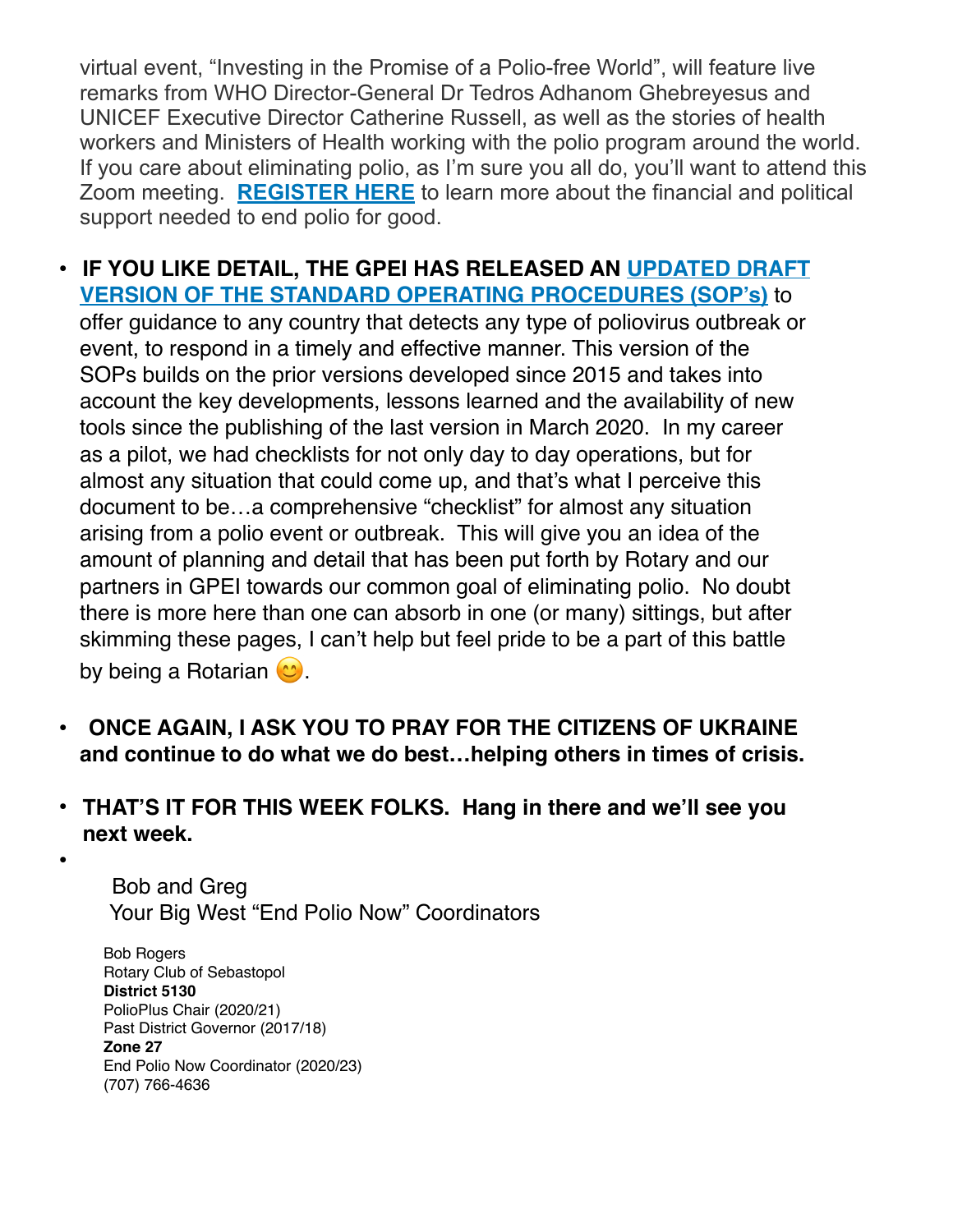Poliovirus Weekly Update 06 April, 2022, World Health Organization

#### **Wild Poliovirus Summary:**

You will see below, that the number of wild polio cases for **2022** as of April 06, is now **1.**

The total number of wild polio cases in **2021** were **6** (1 in Pakistan, 1 in Malawi and 4 in Afghanistan).

The total number of wild polio cases in **2020** were **140** (84 in Pakistan and 56 in Afghanistan).

The total number of wild polio cases in **2019** were **176 (**147 in Pakistan and 29 in Afghanistan).

**Note: Polio "Acronyms". For a complete list go to <https://polioeradication.org/acronyms/>** *AFP = Acute Flaccid Paralysis cVDPV = Circulating Vaccine Derived Poliovirus (a 1 or 2 behind it denotes the polio type…ie cVDPV2) nOPV2 = novel Oral Polio Vaccine Type 2 WPV1 = Wild Poliovirus, Type 1 ES = Positive Environmental Samples*

**New wild poliovirus isolates (WPV1) reported this last week: Acute Flaccid Paralysis (AFP) cases: 0 Positive Environmental Samples (ES): 0**

**New circulating Vaccine Derived Poliovirus (cVDPV) isolates reported this last week: Acute Flaccid Paralysis (AFP) cases: 13 Positive Environmental Samples (ES): 8**